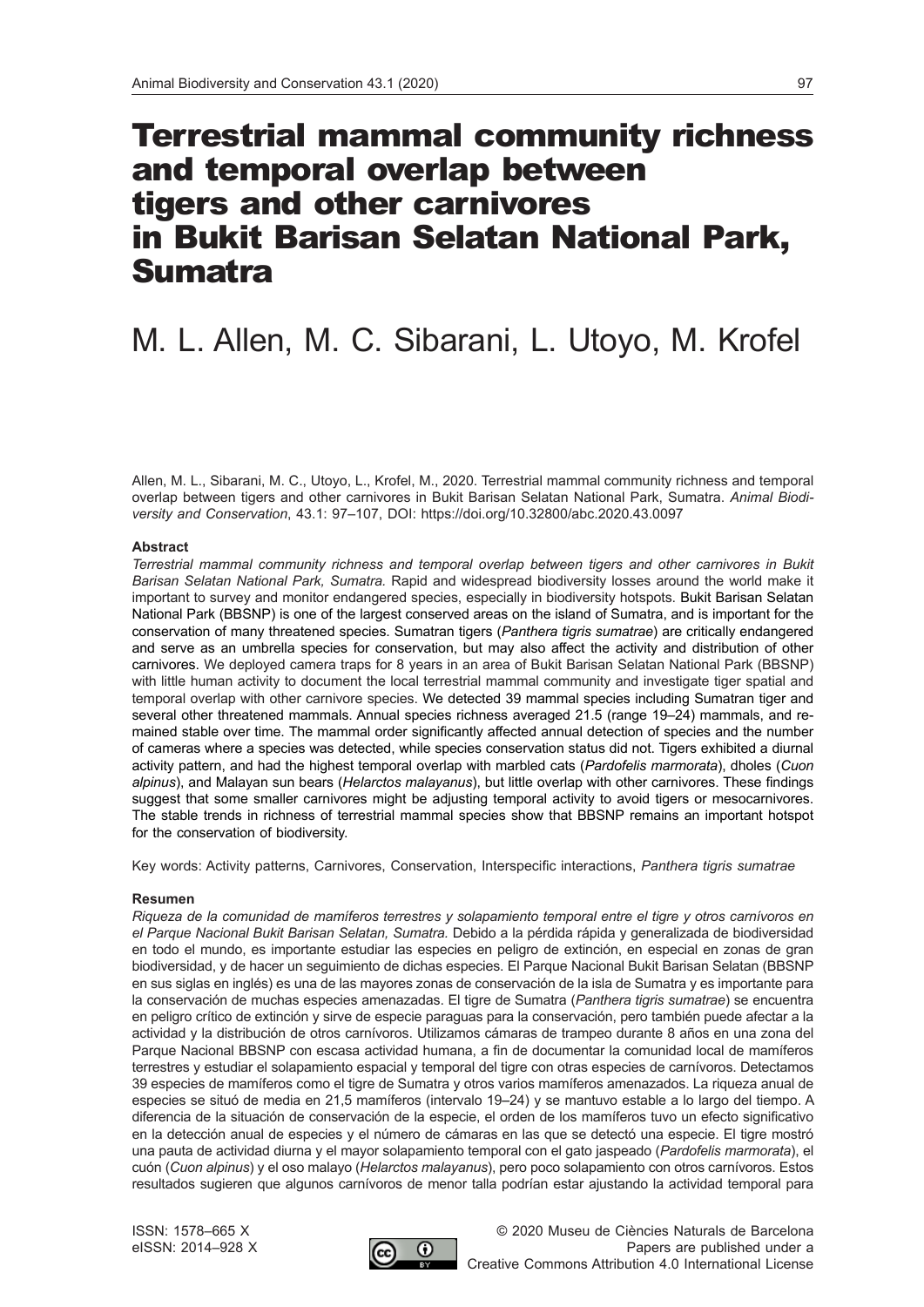evitar a los tigres o a mesocarnívoros. La tendencia estable de la riqueza de especies de mamíferos terrestres pone de manifiesto que el BBSNP sigue siendo una zona importante para la conservación de la biodiversidad.

Palabras clave: Pautas de actividad, Carnívoros, Conservación, Interacciones interespecíficas, *Panthera tigris sumatrae*

*Received: 31 VII 19; Conditional acceptance: 20 IX 19; Final acceptance: 18 XI 19*

*Maximilian L. Allen, Illinois Natural History Survey, University of Illinois, 1816 S. Oak Street, Champaign, IL 61820, U.S.A.– Marsya C. Sibarani, Laji Utoyo, Wildlife Conservation Society–Indonesia Program, Jalan Tampomas Ujung No. 35, Bogor, West Java 16151, Indonesia.– Miha Krofel, Department of Forestry, Biotechnical Faculty, University of Ljubljana, Večna pot 83, SI–1000 Ljubljana, Slovenia.*

Corresponding author: Maximilian L. Allen. E–mail: [maxallen@illinois.edu](mailto:maxallen%40illinois.edu?subject=)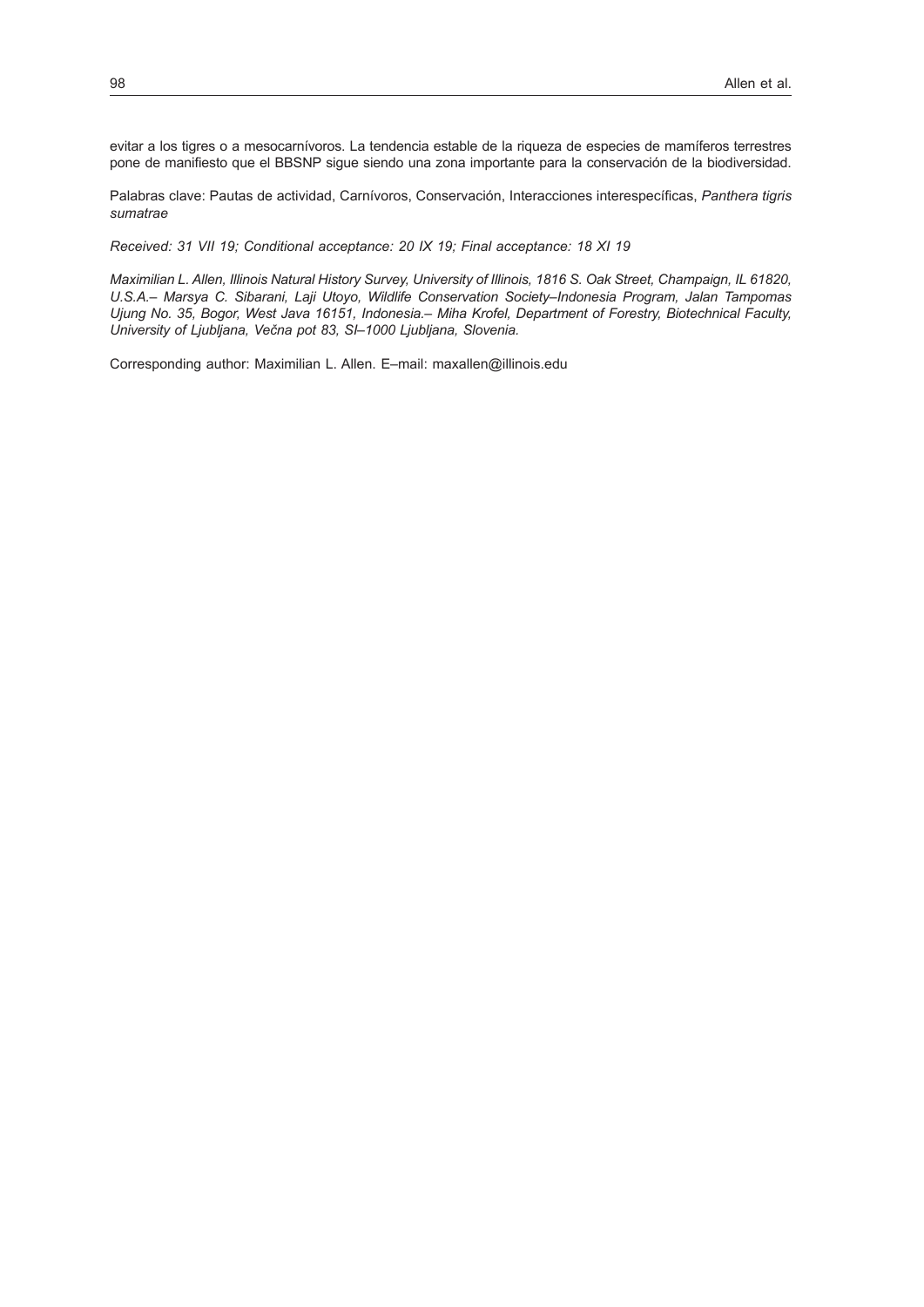#### **Introduction**

The effects of humans are widespread and in the past centuries have led to historically high rates of extinction around the world (Pimm et al., 1995; Chapin et al., 1998). In order to guide effective conservation efforts to address biodiversity loss it is important to survey and monitor endangered species and the biodiversity in crucial areas for conservation, such as large protected areas in biodiversity hotspots (Johnson et al., 2009; Gopal et al., 2010). The effects of humans are often strongest on carnivores (Ripple et al., 2014), which occupy high trophic levels and structure ecosystems and community composition through predation and other interspecific interactions (Estes and Palmisano, 1974; McLaren and Peterson, 1994). Carnivores also act as umbrella species as they require large areas for viable populations and through their preservation protect the habitat of many other co–occurring species (Sibarani et al., 2019). Camera trapping is one of the many emerging technologies that is increasingly being used to monitor wildlife (O'Brien, 2008; Karanth and Nichols, 2010), and can be a critical non–invasive tool in documenting cryptic and endangered wildlife (Linkie et al., 2007; Tobler et al., 2008). Surveys of carnivores are important, particularly when they are threatened or endangered, and surveys via camera trap also allow for surveying a diversity of other species.

The Indonesian island of Sumatra is located in one of the global hotspots of biodiversity and represents a conservation priority (Myers et al., 2000). Bukit Barisan Selatan National Park (BBSNP) is one of the largest conserved areas on the island of Sumatra, making it important for the conservation of several critically endangered species (e.g., Sumatran rhinoceros, Dicerorhinus sumatrensis, and Sunda Pangolin, Manis javanica) and subspecies (e.g., Sumatran tigers, Panthera tigris sumatrae; and Sumatran elephant, Elephas maximus sumatranus) (O'Brien and Kinnaird, 1996; Pusparini et al., 2018; Allen et al., 2019). Tigers are an endangered apex carnivore throughout their range (Goodrich et al., 2015), but four subspecies are likely now extinct in the wild (Seidensticker et al., 1973; Goodrich et al., 2015). The Sumatran tiger subspecies is one of the most critically endangered carnivores in the world (Linkie et al., 2008b), and Sumatran tigers serve as an umbrella species for scientific studies and conservation in many areas of their range. As a national park, BBSNP acts as a preserve and stronghold for biodiversity, but there is no buffer between the park and adjacent agriculture, resulting in frequent illegal encroachment into the park (O'Brien and Kinnaird, 1996; Pusparini et al., 2018). Repeated surveys are needed to understand the biodiversity of the park, as well as trends in threatened and endangered populations over time.

The ecology of most carnivore species occurring on Sumatra, including their activity patterns, is poorly studied (Hunter, 2015), but it is important to understand in order to develop effective means for their conservation. The interactions between carnivores are important as the conservation of one species can have detrimental effects on other species, and management plans need to account for interspecific interactions to mitigate these side–effects (Krofel and Jerina, 2016). Camera trapping is frequently used to monitor wildlife, providing a wealth of information on the spatial and temporal activity of species in the local community (Swanson et al., 2015; Rich et al., 2016; Allen et al., 2019). Temporal patterns are important aspects of niche partitioning among sympatric carnivores (Romero–Munoz et al., 2010; Karanth et al. 2017; Herrera et al., 2018), with subordinate carnivores often adjusting their temporal activity to avoid overlap with dominant carnivores (Foster et al., 2013; Lynam et al., 2013; Wang et al., 2015), but not always (Balme et al., 2017; Allen et al., 2018). Determining temporal patterns and overlap among species is a way to inform our understanding of cryptic species

and their interactions (e.g., Van Schaik and Griffiths,

1996; Linkie and Ridout, 2011; O'Brien et al., 2003). We deployed camera traps in BBSNP in Sumatra over eight years to document trends in the local terrestrial mammalian community, as well as temporal overlap between tigers and other carnivores to inform conservation efforts. Our objectives were: (1) Determine the trends in annual mammal species richness, and relative abundance of species in the study area. We hypothesized that trends in richness would be stable due to the relatively short time period of the surveys. We also hypothesized that camera traps would detect higher relative abundances for Artiodactyla than Carnivora which occur at lower densities and primate species due to their arboreal nature. (2) Define factors affecting annual detection for species. We hypothesized that mammals species from lower trophic levels and of lower conservation concern would be detected in more years due to their greater abundance. (3) Compare mammal detections from our camera trapping with previous surveys using track surveys and interviews with local experts from BBNSP by O'Brien and Kinnaird (1996). (4) Determine factors affecting species occupancy. We hypothesized that camera traps would detect higher occupancies for Artiodactyla than Carnivora which occur at lower densities and primate species due to their arboreal nature. We also hypothesized that the conservation status of species would be related to occupancy, with endangered species being detected at fewer cameras then species of less concern. (5) Analyze the temporal overlap of tigers with four other felids and six other carnivores, hypothesizing that subordinate competitor carnivores would have low temporal overlap with the apex predator, the Sumatran tiger (e.g., Lynam et al., 2013; Wang et al., 2015).

### Material and methods

#### Study area

Our study site is located in BBSNP in the South Barisan Range ecosystem on the Indonesian island of Sumatra (fig. 1). BBSNP is the third largest protected area (3,560 km²) on Sumatra (O'Brien and Kinnaird,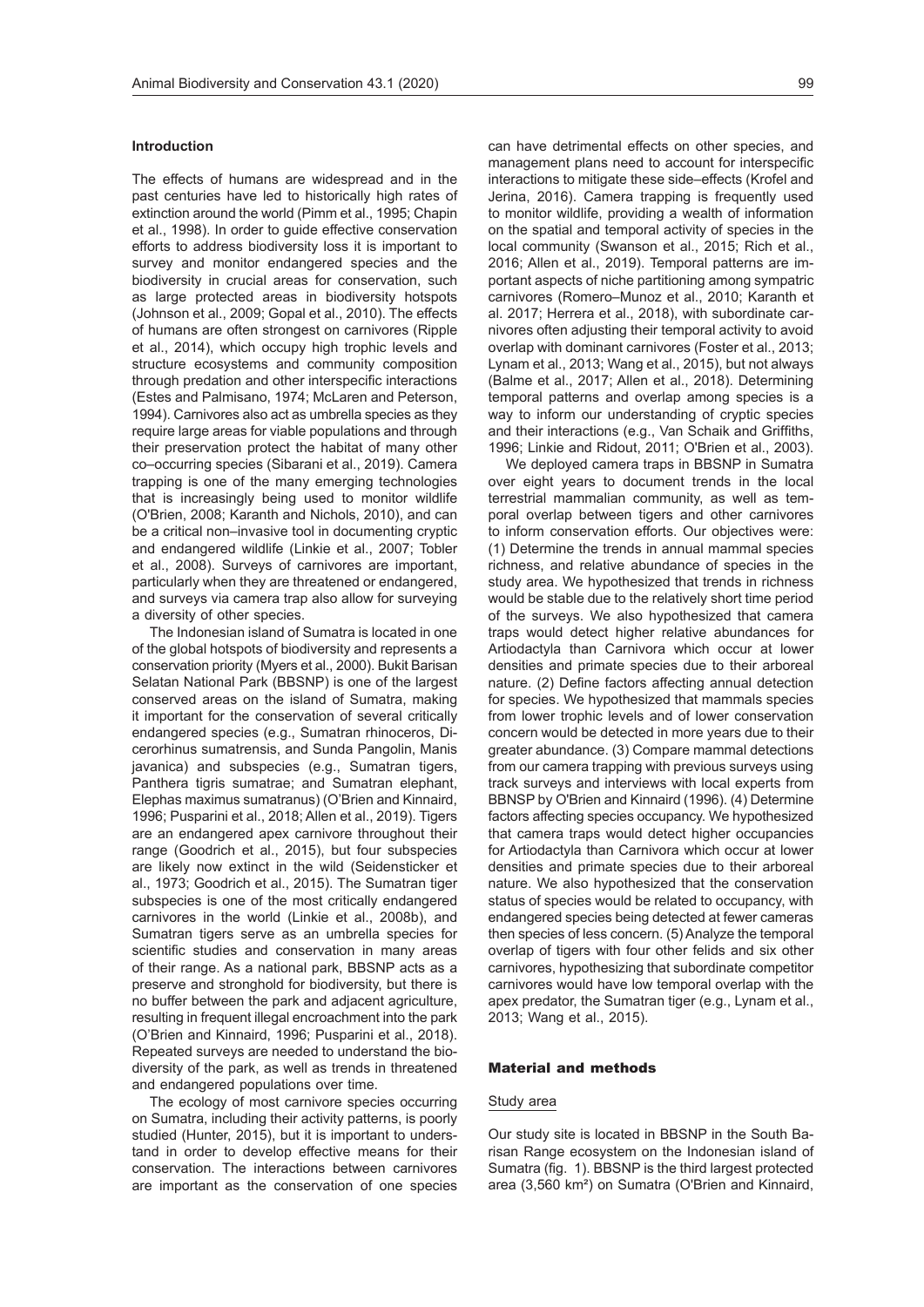1996), spanning two provinces: Lampung and Bengkulu. Topography ranges from coastal plains and lowland rainforest at sea level in the southern peninsula of the park to mountains up to 1,964 m in the middle to northern parts of the park (Pusparini et al., 2018). The park contains montane forest, lowland tropical forest, coastal forest and mangrove forest. Rainfall is most abundant in the monsoon season from November to May, with approximately 3,000–4,000 mm of rainfall (O'Brien et al., 2003); and annual temperatures are between 22ºC to 35ºC (O'Brien et al., 2003). BBSNP contains a high diversity of wildlife, with tigers and 76 other species listed in CITES with Endangered to Critical IUCN status.

### Field methods

We set camera traps to monitor biodiversity as part of the Tropical Ecology and Assessment Monitoring (TEAM) network for Bukit Barisan [\(teamnetwork.org](https://www.wildlifeinsights.org/team-network)). We set two arrays of 30 camera traps placed at a density of 1 camera trap per 2 km<sup>2</sup> (fig. 1) covering a total of 128.43 km<sup>2</sup>. We attempted to set each camera trap annually from 2010–2017, and we deployed the camera arrays sequentially rather than simultaneously within the same dry season from April to July (Array 1 from April to May and Array 2 from June to July) to complete at least 30 days of sampling for each point. We placed camera traps in strategic locations on game trails. We set all camera traps in lowland forests, with an elevation range of 16 to 320 m.

#### Statistical analyses

We defined a detection event as any series of photos triggered by a human or wildlife species. To avoid pseudo–replication, we considered consecutive photo captures of the same species within 30' to be the same event (Rovero and Zimmermann, 2016; Allen et al., 2018). We calculated the number of independent events for each species and relative abundance (RAB) as:

#### RAB = events / trap nights  $x$  1,000

and then report the mean annual RAB ( $\overline{\times}$ RAB) for each species. We calculated annual species richness by totaling the number of unique mammal species detected each year. We also calculated the naïve annual occupancy and mean naïve annual occupancy for each species (Nichols et al., 2007; O'Connell and Bailey, 2011).

We used generalized linear mixed models (GL-MMs) to determine if the RAB of species was affected by either their order or conservation status, using the annual RAB of a species as our dependent variable, their order or conservation status as the independent variable, and species as a random effect. We also used GLMs to determine if the number of years a species was detected was affected by either their order or conservation status, using the number of years a species was detected as our dependent variable, their order or conservation status as the independent

variable, and species as a random effect. We also compared species richness between our surveys and the previous survey by O'Brien and Kinnaird (1996), using a *t*–test to compare our annual values to the previous value. We then used GLMMS to determine if the occupancy of species varied annually by either their order or conservation status. We used the annual occupancy of a species as our dependent variable, their order or conservation status as the independent variable, and the species as a random effect.

We used kernel density estimation to determine activity patterns and quantify overlap among species (Ridout and Linkie, 2009). We considered interactions with other carnivores for which we obtained > 3 detections. Other felids included Asiatic golden cat (*Catopuma temminckii*), leopard cat (*Prionailurus bengalensis*), marbled cat (*Pardofelis marmorata*), and Sunda clouded leopard (*Neofelis diardi*). Other carnivores included banded linsang (*Prionodon linsang*), banded palm civet (*Hemigalus derbyanus*), binturong (*Arctictis binturong*), dhole (*Cuon alpinus*), masked palm civet (*Paguma larvata*), and sun bear (*Helarctos malayanus*). We changed the time of each event to radians for each species, and then used the overlap package (Meredith and Ridout, 2017) in program R version 3.3.1 (R Core Team, 2016) to fit the data to a circular kernel density and estimated the activity level at each time period from the distribution of the kernel density. We then used the overlapEst function to test for the degree of overlap in activity patterns between tigers and the other species using their  $\Delta_4$  scores (where a higher score indicates more overlap). We calculated 95% confidence intervals by bootstrapping 10,000 estimates of activity for each species, and then using the bootEst and bootCI functions to estimate overlap between each species pair based on the boot0 score.

# Results

Sixty camera traps functioned from 2010 to 2017 for a total of 11,896 trap nights, registering 53,120 photos, representing 3,245 independent detection events of 49 species. We detected one critically endangered species, Sunda pangolin ( $\times$  RAB = 1.31), and two critically endangered subspecies, Sumatran tiger ( $\times$  RAB = 2.41) and Sumatran elephant  $(\overline{\times}$  RAB = 1.42), as well as with seven endangered species and seven vulnerable species (table 1). We found that the mammal order had a significant effect on the relative abundance of species, with Artiodactyla species having higher RAB ( $\overline{x}$  = 28.81) than Carnivora species ( $\bar{x}$  = 0.78, F = -3.55, p = 0.0004), but not other orders (*p* > 0.12). The conservation status of species, however, did not have a significant effect on the relative abundance of species ( $p > 0.51$ ).

Our observed annual species richness averaged 21.5 (range 19–24) mammals, with a relatively stable trend that did not vary significantly across time (df = 7,  $F = 0.91$ ,  $p = 0.37$ ). We documented eight species in all eight years, three species in seven years; but nine species were detected in only one year. We found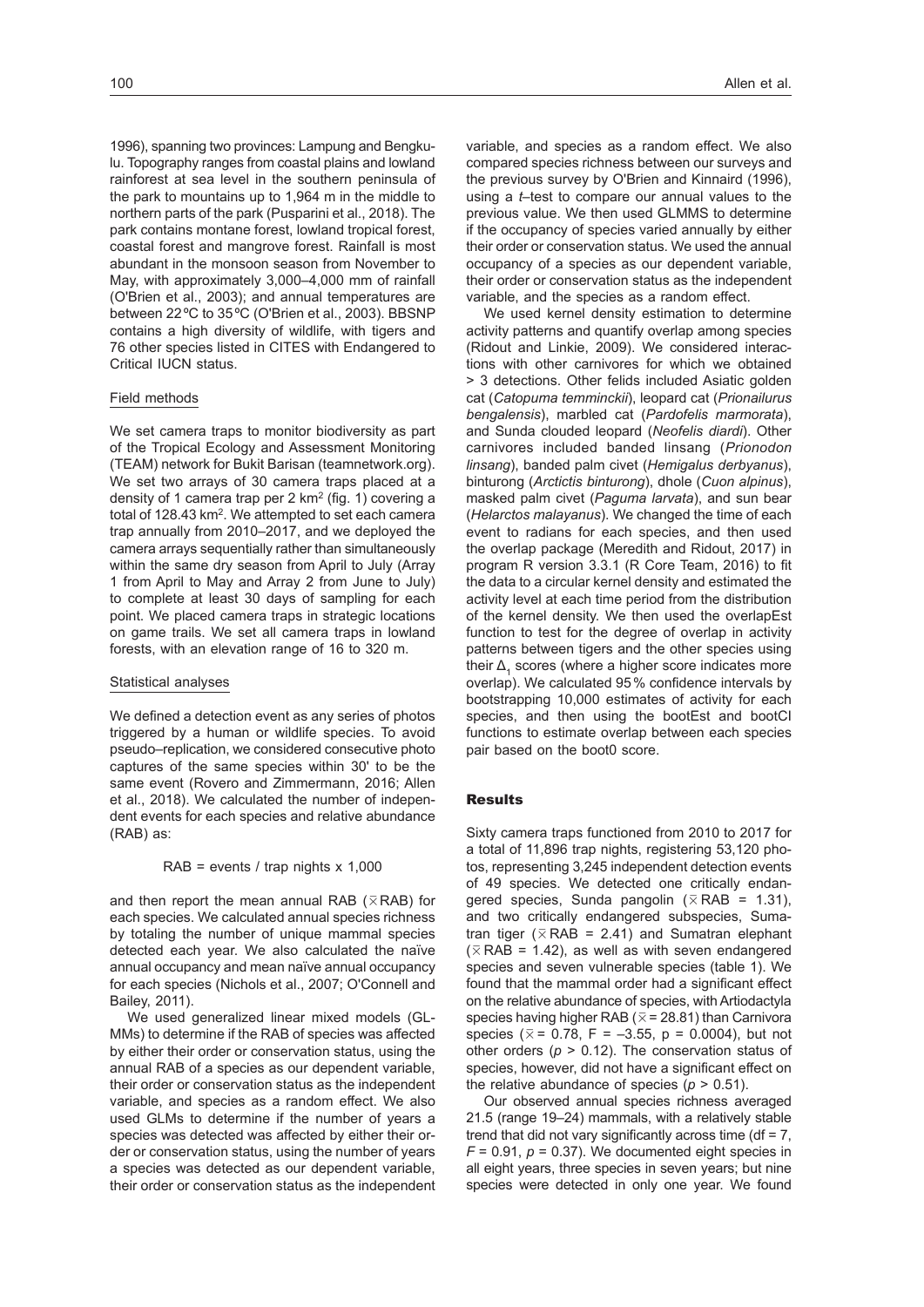

Fig. 1. Study site within Bukit Barisan National Park on the island of Sumatra (BBSNP), and camera trap arrays. We did not display the coordinate reference grids because of conservation concerns and some of the recorded species are hunted for illegal wildlife trading.

*Fig. 1. Zona del estudio dentro del Parque Nacional Bukit Barisan en la isla de Sumatra (BBSNP) y disposición de las cámaras de trampeo. No se muestran las cuadrículas de coordenadas de referencia por motivos de conservación y porque algunas de las especies son objeto de caza para el comercio ilegal.*

that the mammal order had a significant effect on the number of years detected, with Artiodactyla species found in more years ( $\overline{x}$  = 6.50) than Carnivora species ( $\bar{x}$  = 3.33, *F* = –2.81, *p* = 0.005), but not other orders ( $p > 0.08$ ) including Eulipotyphla ( $\overline{x} = 6.00$ ), Perissodactyla ( $\overline{x}$  = 8.00), Pholidota ( $\overline{x}$  = 7.00), Primates ( $\overline{x}$  = 4.00), Proboscidea ( $\overline{x}$  = 6.00), Rodentia  $(\bar{x} = 4.75)$ , or Scandentia ( $\bar{x} = 4.00$ ). The conservation status of species, however, did not have a significant effect on how many years a species was detected  $(p > 0.53)$ .

The number of species we observed in any given year did not vary significantly from the previous surveys by O'Brien and Kinnaird (1996) (df = 7, *p* = 0.77). We detected 39 mammal species, 26 (excluding humans and domestic dogs) of which had not been documented in previous surveys by O'Brien and Kinnaird (1996); but we did not detect eight mammal species which had previously been detected (table 1). We found that the species' order had a significant effect on their occupancy, with Artiodactyla species having significantly higher mean annual occupancy  $(\bar{x} = 0.28)$  than Carnivora ( $\bar{x} = 0.02$ ,  $T = -3.62$ , *p* = 0.0003), but not other orders (*p* > 0.08). The conservation status of species, however, did not have a significant effect on how many cameras they were documented at annually ( $p > 0.59$ ).

Tigers exhibited a diurnal activity pattern (fig. 2, 3). We documented four other felid species, all with lower relative abundance than tigers. Marbled cats had a peak of activity in the morning and were active during the day, leading to the highest overlap with tigers (fig. 2). Asian golden cats were crepuscular with their highest activity at dawn, leading to some overlap with tigers, while leopard cats and Sunda clouded leopards were primarily nocturnal and had little overlap with tigers (fig. 2).

We documented six other carnivore species, with banded palm civets and sun bears having higher RAB than tigers. Dholes were diurnal and had the highest temporal overlap with tigers, while Malayan sun bears were cathemeral and had less overlap with tigers. Banded linsangs, banded palm civets, binturongs, and masked palm civets were primarily nocturnal and exhibited little overlap with tigers (fig. 2).

## **Discussion**

BBSNP and other protected areas in Sumatra contain many threatened and endangered species whose populations are imperiled primarily by encroachment and habitat destruction. Effective conservation for species or ecological communities is dependent on international teamwork among government agencies, local communities, and scientific organizations. Using camera trap surveys, we were able to monitor numerous mammal species, including critically endangered Sunda pangolins, Sumatran tigers and Sumatran elephants, along with over a dozen other threatened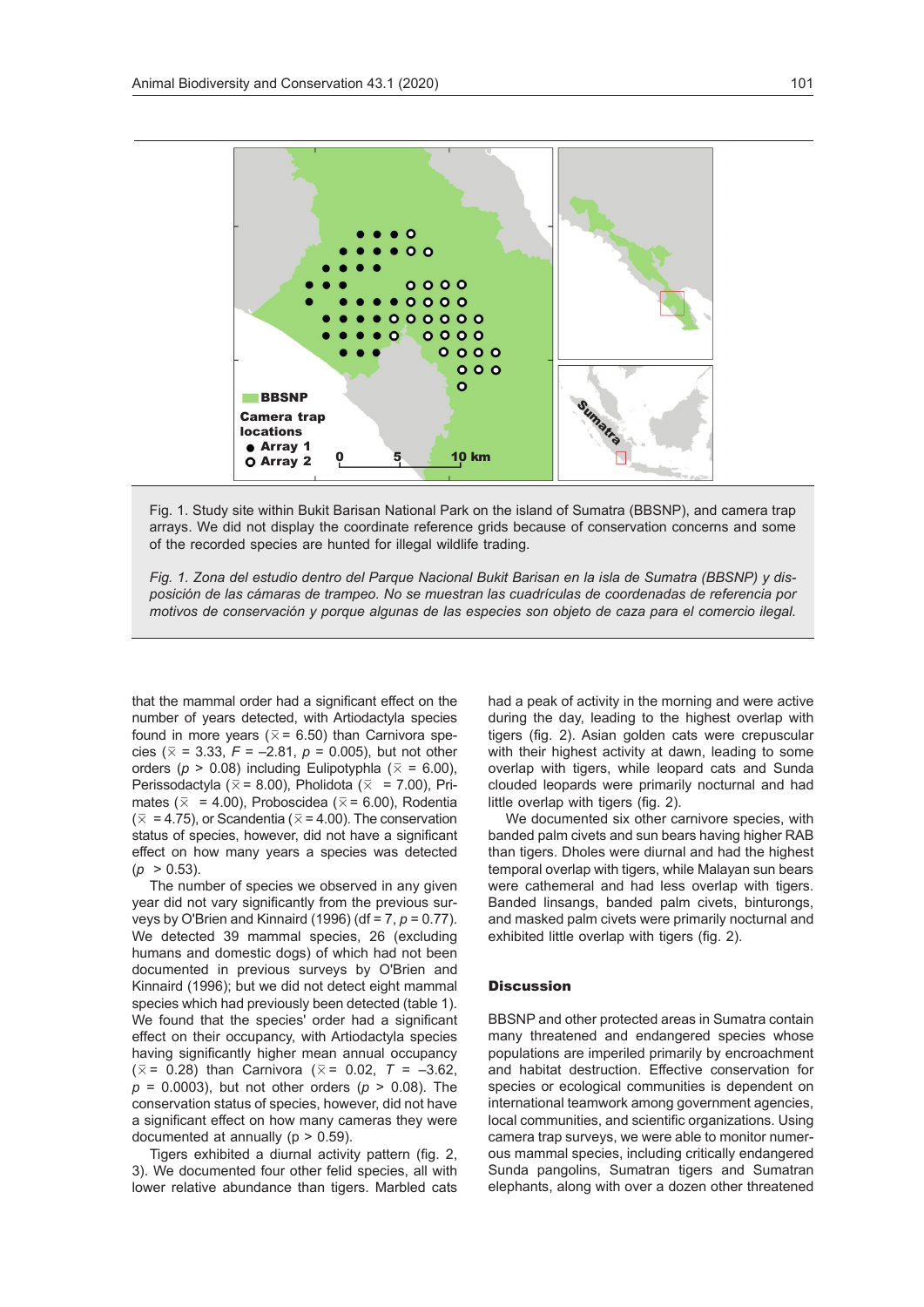Table 1. Mammal species, IUCN status (IUCN: EN, endangered; NT, near threatened; VU, vulnerable;; LC, least concern; CE, critically endangered; NE, not evaluated), number of years documented (N), mean annual relative abundance ( $\bar{x}$ RAB), mean annual percent area occupied ( $\bar{x}$ PAO), and whether the species was documented in previous surveys O'Brien and Kinnaird (1996), last column: \* subspecies critically endangered

*Tabla 1. Especie de mamífero, situación de la UICN, número de años documentado (N), abundancia media anual relativa (*0 *RAB), superficie media ocupada anual (*0*PAO) y si la especie se había documentado en estudios anteriores O'Brien y Kinnaird (1996), en la última columna: \* subespecies en peligro crítico. (Para las abreviaturas de la situación de la IUCN, véase arriba).*

| Common name                   | Scientific name            | <b>IUCN</b> | N                         | $\times$ RAB | $\bar{x}$ PAO |                |
|-------------------------------|----------------------------|-------------|---------------------------|--------------|---------------|----------------|
| Tiger                         | Panthera tigris            | $EN^*$      | 6                         | 2.41         | 0.05          | <b>Yes</b>     |
| Asian golden cat              | Catopuma temminckii        | <b>NT</b>   | 6                         | 0.88         | 0.03          | No.            |
| Marbled cat                   | Pardofelis marmorata       | <b>NT</b>   | $\overline{4}$            | 0.6          | 0.02          | No             |
| Sunda clouded leopard         | Neofelis diardi            | VU          | 3                         | 0.39         | 0.01          | <b>Yes</b>     |
| Leopard cat                   | Prionailurus bengalensis   | LC          | $\overline{7}$            | 1.07         | 0.03          | No             |
| Oriental small-clawed otter   | Aonyx cinerea              | VU          | 1                         | 0.10         | < 0.01        | <b>No</b>      |
| Binturong                     | Arctictis binturong        | VU          | $\overline{2}$            | 0.34         | 0.01          | No             |
| Small-toothed palm civet      | Arctogalidia trivirgata    | LC          | 1                         | 0.07         | < 0.01        | N <sub>o</sub> |
| Domestic dog                  | Canis familiaris           | <b>NE</b>   | $\overline{2}$            | 0.15         | < 0.01        | No             |
| <b>Dhole</b>                  | Cuon alpinus               | EN          | $\overline{2}$            | 0.33         | 0.01          | N <sub>o</sub> |
| Otter civet                   | Cynogale bennettii         | EN          | 1                         | 0.07         | < 0.01        | No.            |
| Malayan sun bear              | Helarctos malayanus        | VU          | $\overline{7}$            | 2.61         | 0.07          | Yes            |
| Banded palm civet             | Hemigalus derbyanus        | ΝT          | 6                         | 2.68         | 0.07          | No             |
| Short-tailed mongoose         | Herpestes brachyurus       | <b>NT</b>   | $\mathbf{1}$              | 0.11         | 0.00          | N <sub>o</sub> |
| Eurasian otter                | Lutra lutra                | ΝT          | 1                         | 0.08         | < 0.01        | No.            |
| Hairy-nosed otter             | Lutra sumatmna             | EN          | $\mathbf 0$               | 0.00         | 0.00          | Yes            |
| Yellow-throated marten        | Martes flavigula           | LC          | 1                         | 0.07         | 0.00          | No.            |
| Asian palm civet              | Paradoxurus hermaphroditus | LC          | 1                         | 0.11         | < 0.01        | No.            |
| Masked palm civet             | Paguma larvata             | LC          | 6                         | 0.83         | 0.03          | No.            |
| Banded linsang                | Prionodon linsang          | LC          | $\overline{4}$            | 0.43         | 0.01          | No             |
| Domestic water buffalo        | <b>Bubalus bubalis</b>     | <b>NE</b>   | $\mathbf 0$               | 0.00         | 0.00          | <b>Yes</b>     |
| Plantain squirrel             | Callosciurus notatus       | LC          | $\mathbf 0$               | 0.00         | 0.00          | Yes            |
| Sumatran serow                | Capricornis sumatraensis   | VU          | 3                         | 0.32         | 0.01          | No             |
| Sumatran rhinoceros           | Dicerorhinus sumatrensis   | CЕ          | $\mathbf 0$               | 0.00         | 0.00          | Yes            |
| Moonrat                       | Echinosorex gymnura        | LC          | 6                         | 2.34         | 0.05          | N <sub>o</sub> |
| Sumatran elephant             | Elephas maximus            | $EN^*$      | 6                         | 1.42         | 0.03          | Yes            |
| Human                         | Homo sapiens               | <b>NE</b>   | 5                         | 1.24         | 0.03          | No             |
| Dark-handed gibbon            | Hylobates agilis           | EN          | $\mathbf{0}$              | 0.00         | 0.00          | Yes            |
| Common porcupine              | Hystrix brachyura          | LC          | $\,8\,$                   | 30.34        | 0.33          | No             |
| Three-striped ground squirrel | Lariscus insignis          | LC          | 8                         | 9.95         | 0.10          | No             |
| Long-tailed macaque           | Macaca fascicularis        | LC          | $\ensuremath{\mathsf{3}}$ | 0.24         | 0.01          | Yes            |
| Pigtail Macaque               | Macaca nemestrina          | VU          | $\,8\,$                   | 43.76        | 0.63          | No             |
| Sunda pangolin                | Manis javanica             | <b>CE</b>   | $\overline{7}$            | 1.31         | 0.04          | No             |
| Red muntjac                   | Muntiacus muntjak          | LC          | 8                         | 71.99        | 0.71          | Yes            |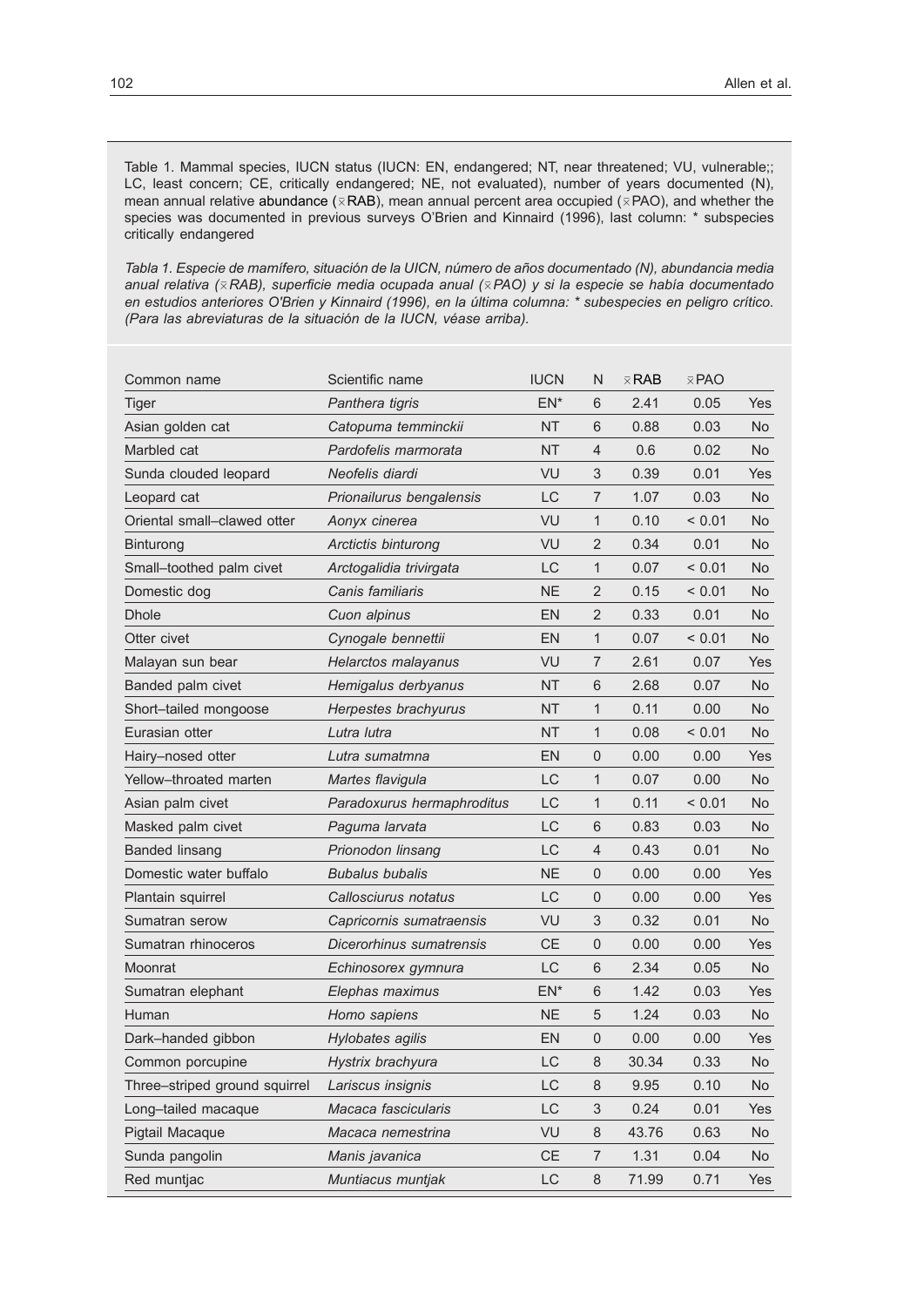|  |  | Table 1. (Cont.) |  |
|--|--|------------------|--|
|--|--|------------------|--|

| Common name           | Scientific name          | <b>IUCN</b> | N              | $\times$ RAB | $\bar{x}$ PAO |                |
|-----------------------|--------------------------|-------------|----------------|--------------|---------------|----------------|
| Sumatran surili       | Presbytis melalophos     | <b>EN</b>   | $\overline{4}$ | 0.48         | 0.02          | <b>Yes</b>     |
| Flying fox            | Pteropus vampyrus        | <b>NT</b>   | $\Omega$       | 0.00         | 0.00          | Yes            |
| Black giant squirrel  | Ratufa bicolor           | <b>NT</b>   | $\Omega$       | 0.00         | 0.00          | <b>Yes</b>     |
| Sambar deer           | Rusa unicolor            | VU          | 8              | 9.69         | 0.18          | Yes            |
| Horse-tailed squirrel | Sundasciurus hippurus    | <b>NT</b>   | 1              | 0.07         | ${}_{0.01}$   | No.            |
| Wild boar             | Sus scrofa               | LC          | 8              | 29.4         | 0.39          | <b>Yes</b>     |
| Siamang               | Symphalangus syndactylus | <b>EN</b>   | 1              | 0.14         | < 0.01        | <b>Yes</b>     |
| Malayan tapir         | Tapirus indicus          | <b>EN</b>   | 8              | 8.07         | 0.15          | <b>Yes</b>     |
| Silvery lutung        | Trachypithecus cristatus | <b>NT</b>   | $\Omega$       | 0.00         | 0.00          | <b>Yes</b>     |
| Lesser mouse deer     | Tragulus kanchil         | LC          | $\overline{4}$ | 21.99        | 0.23          | <b>No</b>      |
| Greater mouse deer    | Tragulus napu            | LC          | 8              | 12.55        | 0.17          | N <sub>o</sub> |
| Long-tailed porcupine | Trichys fasciculata      | LC          | $\overline{2}$ | 0.63         | 0.01          | No.            |
| Large treeshrew       | Tupaia tana              | LC          | 4              | 1.37         | 0.03          | <b>No</b>      |

or endangered mammals. Tigers are threatened and declining worldwide (Seidensticker, 2010; Walston et al., 2010), and protected areas, including BBSNP, are important for their populations (Kawanshi and Sunquist, 2004, Wibisono et al., 2009) our surveys showed the importance of BBSNP to the critically endangered tiger population in Sumatra. High species richness of terrestrial mammal species, which remained similar across the eight years of our survey, also confirms the conservation value of BBSNP and other protected areas for other threatened and endangered mammal species (Linkie et al., 2008a).

Camera trapping is an informative way to gather ecological data, especially for cryptic or rare species, but is best used in conjunction with other surveys. The project documented 26 mammal species with camera trap surveys that had not been detected by O'Brien and Kinnaird (1996) in a previous survey using transects and interviews with local citizens, but our survey missed eight that had been previously documented. The additional species we identified were primarily terrestrial species, while the ones not documented were primarily arboreal species. Both survey methods detected a similar number of species in any given annual survey, though not the same species. Each method has costs and benefits that should be considered in future studies. Camera trapping is effective for documenting terrestrial cryptic mammal species, and can be used 24 hours a day over weeks or months, while transect surveys are more effective for documenting birds and amphibians. There is the possibility of misidentification of photographs or signs with either method, although misidentification should be less frequent for photographs. Using both methods in conjunction is a good approach to document the mammal community, especially in such a critically important area for conservation.

Tigers exhibited diurnal activity patterns and had moderate temporal overlap with marbled cats, dholes, and sun bears, but most other carnivores had little temporal overlap with tigers. Sun bears are known for their arboreal habits and insectivorous–frugivorous diet, and therefore have less overlap in dietary and spatial use with tigers, but are also generally diurnal throughout their range (Fitzgerald and Krausman, 2002). Common leopards (*Panthera pardus*) were extirpated from Sumatra, and now dholes and Sunda clouded leopards are the other carnivores nearest to tigers in size, and may be their closest competitors. Sympatric carnivores that are smaller than their competitors use adaptive strategies, including temporal avoidance, to exploit the same resources and avoid intra–guild predation (Lesmeister et al., 2015; Wang et al., 2015). Contrary to our hypothesis, dholes were also diurnal and exhibited greater temporal overlap with tigers than we expected. This may be due to lack of fear of tigers on the part of dholes (e.g., Burton, 2019). Among felids, Sunda clouded leopards and leopard cats were nocturnal, while Asian golden cats and marbled cats were crepuscular, which is generally in accordance with previous studies (Van Schaik and Griffiths, 2009; Grassman et al., 2005). Temporal patterns and overlap can be complex in ecosystems with many carnivores, as competitive suppression of mesocarnivores by apex carnivores can release subordinate small carnivores from competitive pressure (e.g., Levi and Wilmers, 2012; Wang et al., 2015; Allen et al., 2017), but species are most likely to avoid the species that they perceive as the greatest threat. For example, marbled cats had a high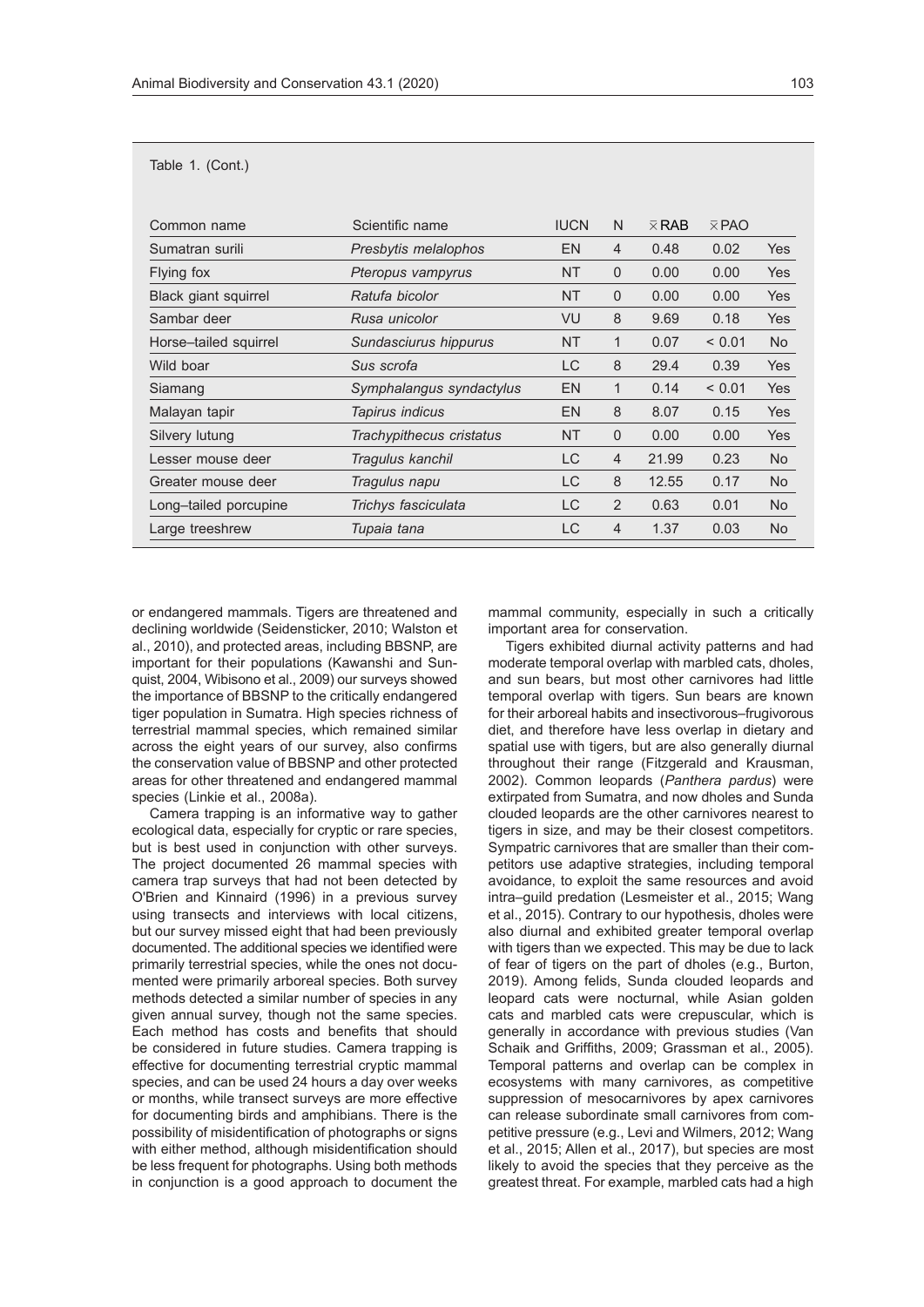

Fig. 2. Temporal activity and overlap (kernel density), of tigers and other carnivores: A, Asian golden cat; B, leopard cat; C, marbled cat; D, Sunda clouded leopard; E, banded linsang; F, banded palm civet; G, binturong; H, dhole; I, masked palm civet; J, sun bear. Tiger activity is represented as a solid line and the other carnivore activity as a dotted line, and temporal overlap as the shaded area.

*Fig. 2. Actividad temporal y solapamiento (densidad de kernel) del tigre y otros carnívoros: A, gato dorado asiático; B, gato de Bengala; C, gato jaspeado; D, pantera nebulosa de Borneo; E, linsang rayado; F, civeta de las palmeras rayada; G, binturong; H, cuón; I, civeta de las palmeras enmascarada; J, oso malayo. La actividad del tigre se representa con una línea continua y la de los otros carnívoros con una línea discontinua; el solapamiento temporal es la superficie sombreada.*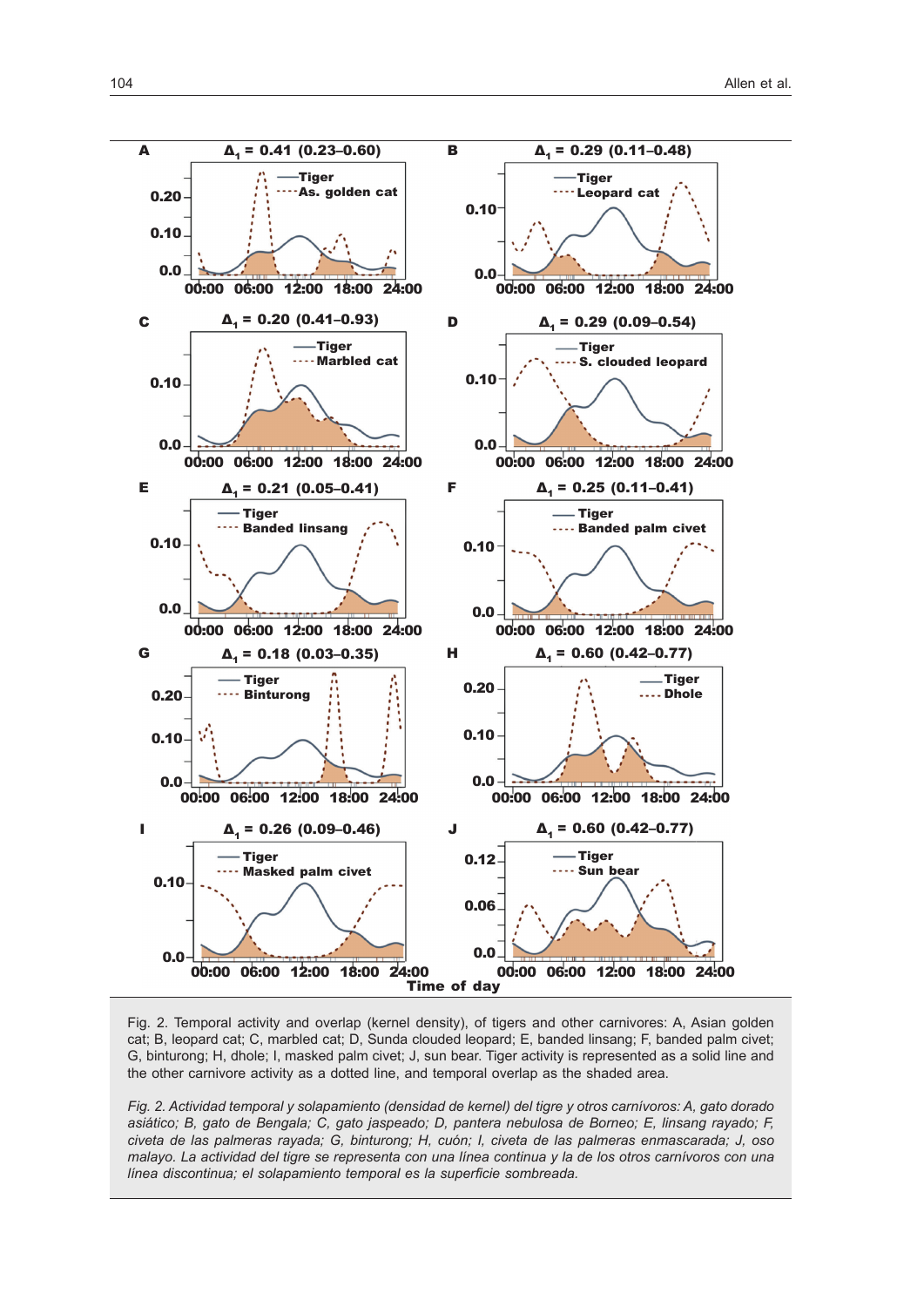degree of overlap with tigers, and this may be due to temporally avoiding Sunda clouded leopards. Sunda clouded leopards are also arboreal, which increase the probability of encounters with marbled cats and may thus be perceived as a more direct threat. The temporal patterns and overlap among the carnivore community suggest that tigers may be structuring the carnivore guild, but smaller carnivores may also use different resources (prey and habitat) as a means of limiting competition and overlap with tigers (Karanth et al., 2017).

Camera trapping surveys using TEAM protocols appear effective for monitoring the richness and relative abundance of the terrestrial mammal community, but may best be used in conjunction with other survey methods. Our surveys focused on terrestrial mammals, but camera trapping can also be effective for arboreal species with appropriate adjustments (Gregory et al., 2014). The TEAM protocol is set for short bursts (one month) of camera trapping, and to be effective for monitoring threatened and endangered terrestrial species. Surprisingly, the conservation status of species did not predict the number of years they were detected, relative abundance or occupancy. This may be due to the inherent differences in abundance among species of different trophic levels, or because species can be locally abundant but of conservation concern globally. Our surveys also highlight the importance of BBSNP and other parks for biodiversity and many endangered species, and there is much potential to use BBSNP for future species–specific surveys, including for critically endangered Sunda pangolins, Sumatran tigers or Sumatran elephants. The development of new analyses, such as kernel density overlap (Ridout and Linkie, 2009), help us understand the ecological interactions of species, and development of new techniques in the future should be used for further understanding cryptic species.

#### Acknowledgements

All data in this publication are available through the Tropical Ecology Assessment and Monitoring (TEAM) Network, a collaboration between Conservation International, the Missouri Botanical Garden, the Smithsonian Institution, and the Wildlife Conservation Society. The work was partially funded by these institutions, the Gordon and Betty Moore Foundation, and the Illinois Natural History Survey. Monitoring activities were managed by the Wildlife Conservation Society in collaboration with the Bukit Barisan Selatan National Park and the Ministry of Environment and Forestry, Republic of Indonesia. We thank all the field staff and forest rangers involved in the camera trap deployment, and W. Marthy and F. R. Affandi for field coordination.

#### **References**

Allen, M. L., Gunther, M. S., Wilmers, C. C., 2017. The scent of your enemy is my friend? The acquisition of large carnivore scent by a smaller carnivore. *Journal of Ethology*, 35: 13–19.

- Allen, M. L., Peterson, B., Krofel, M., 2018. No respect for apex carnivores: distribution and activity patterns of honey badgers in the Serengeti. *Mammalian Biology*, 89: 90–94.
- Allen, M. L., Sibarani, M. C., Krofel, M., 2019. Predicting preferred prey of Sumatran tigers (*Panthera tigris sumatrae*) via spatiotemporal overlap. *Oryx*, 53: 54.
- Balme, G. A., Pitman, R. T., Robinson, H. S., Miller, J. R. B., Funston, P. J., Hunter, L. T. B., 2017. Leopard distribution and abundance is unaffected by interference competition with lions. *Behavioral Ecology*, 28: 1348–1358.
- Burton, A., 2019. Do dholes kill tigers? *Frontiers in Ecology and the Environment*, 17: 300.
- Chapin, F. S., Sala. O. E., Burke, I. C., Grime, J. P., Hooper, D. U., Lauenroth, W. K., Lombard, A., Mooney, H. A., Mosier, A. R., Naeem, S., Pacala, S. W., Roy, J., Steffen, W. L., Tilman, D., 1998. Ecosystem consequences of changing biodiversity. Experimental evidence and a research agenda for the future. *Bioscience*, 48: 45–52.
- Estes, J. A., Palmisano, J. F., 1974. Sea otters: their role in structuring nearshore communities. *Science*, 185: 1058–1060.
- Fitzgerald, C. S., Krausman, P. R., 2002. *Helarctos malayanus*. *Mammalian Species*, 696: 1–5.
- Foster, V. C., Sarmento, P., Sollmann, R., Tôrres, N., Jacomo, A. T. A., Negrões, N., Fonseca, C., Silveira, L., 2013. Jaguar and puma activity patterns and predator–prey interactions in four Brazilian biomes. *Biotropica*, 45: 373–379.
- Goodrich, J.M., Lyam, A., Miquelle, D. G., Wibisono, H. T., Kawanishi, K., Pattanavibool, A., Htun, S., Tempa, T., Karki, J., Jhala, Y. V., Karanth, U. K., 2015. *Panthera tigris*. *The IUCN Red List of Threatened Species*, 8235: e.T15955A50659951.
- Gopal, R. Q., Quershi, Bhardwaj M., Singh, R. K. J., Jhala, Y. V., 2010. Evaluating the status of the endangered *tiger panthera tigris* and its prey in Panna Tiger Reserve, Madhya Pradesh, India. *Oryx*, 44: 383–389.
- Grassman, Jr. LI., Tewes, M. E., Silvy, N. J., Kreetiyutanont, K., 2005. Ecology of three sympatric felids in a mixed evergreen forest in north–central thailand. *Journal of Mammalogy*, 86: 29–38.
- Gregory, T., Rueda, F. C., Deichmann, J., Kolowski, J., Alonso, A., 2014. Arboreal camera trapping: taking a proven method to new heights. *Methods in Ecology and Evolution*, 5: 443–451.
- Herrera, H., Chávez, E. J, Alfaro, L. D., Fuller, T., Montalvo, V., Rodrigues, F., Carrillo, E., 2018. Time partitioning between jaguar *panthera onca*, puma *puma concolor* and ocelot *Leopardus pardalis* (Carnivora: Felidae) in costa Rica's dry and rainforests. *Revista De Biología Tropical*, 66: 1559–1568.
- Hunter, L., 2015. *Wild cats of the world*, First Edition. Bloomsbury Natural History, New York, USA,
- Johnson, A. C., Vongkhamheng, Saithongdam T., 2009. The diversity, status and conservation of small carnivores in a montane tropical forest in northern laos. *Oryx*, 43: 626–633.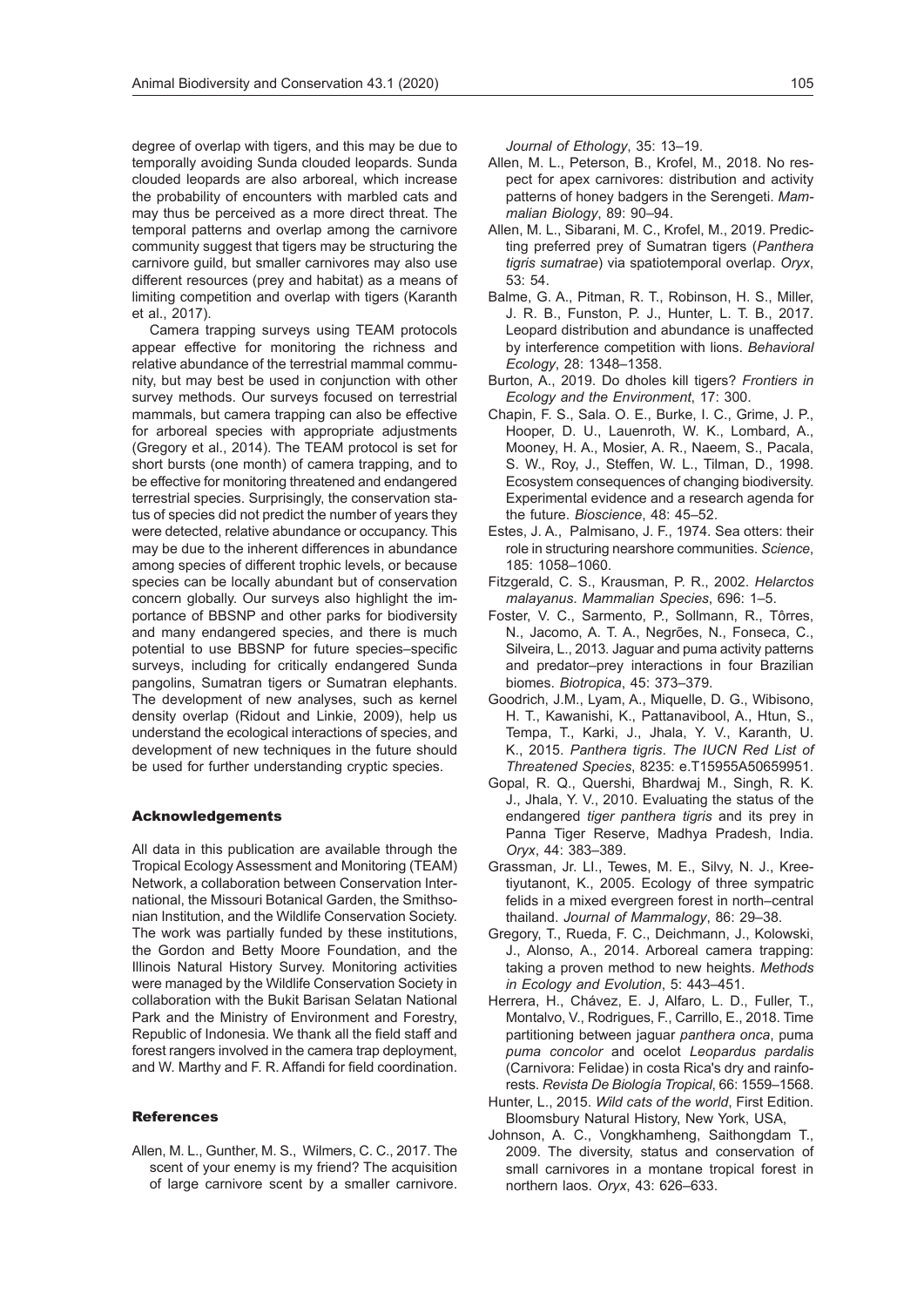- Karanth, K. U., Srivathsa, A., Vasudev, D., Puri, M., Parameshwaran, R., Kumar, N. S., 2017. Spatio–temporal interactions facilitate large carnivore sympatry across a resource gradient. *Proceedings of the Royal Society B*, 284: 20161860.
- Kawanishi, K., Sunquist, M. E., 2004. Conservation status of tigers in a primary rainforest of peninsular malaysia. *Biological Conservation*, 120: 329–344.
- Krofel, M., Jerina, K., 2016. Mind the cat: Conservation management of a protected dominant scavenger indirectly affects an endangered apex predator. *Biological Conservation*, 197: 40–46.
- Lesmeister, D. B., Nielsen, C. K., Schauber, E. M., Hellgren, E. C., 2015. Spatial and temporal structure of a mesocarnivore guild in midwestern north America. *Wildlife Monographs*, 191: 1–61.
- Levi, T., Wilmers, C. C., 2012. Wolves–coyotes–foxes: A cascade among carnivores. *Ecology*, 93: 921–929.
- Linkie, M., Dinata, Y., Nugroho, A., Haidir, I. A., 2007. Estimating occupancy of a data deficient mammalian species living in tropical rainforests: Sun bears in the Kerinci Seblat region, Sumatra. *Biological Conservation*, 137: 20–27.
- Linkie, M., Ridout, M. S., 2011. Assessing tiger–prey interactions in Sumatran rainforests. *Journal of Zoology*, 284: 224–229.
- Linkie, M. R., Smith, J., Zhu, Y., Martyr, D. J., Suedmeyer, B., Pramono, J., Leader–Williams, N., 2008a. Evaluating biodiversity conservation around a large Sumatran protected area. *Conservation Biology*, 22: 683–690.
- Linkie, M., Wibisono, H. T., Martyr, D. J., Sunarto, S., 2008b. *Panthera tigris* ssp. sumatrae. *The IUCN Red List of Threatened Species*, 8235: e.T15966A5334836.
- Lynam, A. J., Jenks, K. E., Tantipisanuh, N., Chutipong, W., Ngoprasert, D., Gale, G. A., Steinmetz, R., Sukmasuang, R., Bhumpakphan, N., Grassman, LI., Cutter, P., Kitamura, S., Reed, D. H., Baker, M. C., Mcshea, W., Songsasen, N., Leimgruber, P., 2013. Terrestrial activity patterns of wild cats from camera–trapping. *Raffles Bulletin of Zoology*, 61: 407–415.
- McLaren, B. E., Peterson, R. O., 1994. Wolves, moose, and tree rings on Isle Royale. *Science*, 266: 1555–1558.
- Meredith, M., Ridout, M. S., 2017. *Overview of the overlap package,* R package version 3.3.1,[http://](http://cran.r-project.org/web/packages/overlap/index.html) [cran.r-project.org/web/packages/overlap/index.html](http://cran.r-project.org/web/packages/overlap/index.html) [Accessed on July 2019]
- Myers, N., Mittermeier, R. A., Mittermeier, C. G., da Fonseca, G. A. B., Kent, J., 2000. Biodiversity hotspots for conservation priorities. *Nature*, 403: 853–858.
- Nichols, J. D., Hines, J. E., Mackenzie, D. I., Seamans, M. E., Gutierrez, R. J., 2007. Occupancy

estimation and modeling with multiple states and state uncertainty. *Ecology*, 88:1395–400.

- O'Brien, T. G., 2008. On the use of automated cameras to estimate species richness for large– and medium–sized rainforest mammals. *Animal Conservation*, 11: 179–181.
- O'Brien, T. G., Kinnaird, M. F., 1996. Birds and mammals of the Bukit Barisan Selatan National Park, Sumatra, Indonesia. *Oryx*, 30: 207–217.
- O'Brien, T. G., Kinnaird, M. F., Wibisono, H. T., 2003. Crouching tigers, hidden prey: Sumatran tiger and prey populations in a tropical forest landscape. *Animal Conservation*, 6: 131–139.
- O'Connell, A. F., Bailey, L. L., 2011. Inference for occupancy and occupany dynamics. In: *Camera traps in animal ecology: Methods and analyses*: 191–205 (A. F. O'Connell, J. D. Nichols, K. U. Karanth, Eds.). Springer, Tokyo.
- Pimm, S. L., Russell, G. J., Gittleman, J.L., Brooks, T. M., 1995. The future of biodiversity. *Science*, 269: 347–350.
- Pusparini, W., Batubara, T., Surahmat, F., Ardiantiono, Sugiharti T., Muslich, M., Amama, F., Marthy, W., Andayani, N., 2018. A pathway to recovery: the critically endangered Sumatran tiger Panthera tigris sumatrae in an 'in danger' UNESCO world heritage site. *Oryx*, 52: 25–34.
- R Core Team, 2016. *R, A language and environment for statistical computing*. R Foundation for Statistical Computing, Vienna, Austria.
- Rich, L. N., Miller, D. A. W., Robinson, H. S., McNutt, J. W., Kelly, M. J., 2016. Using camera trapping and hierarchical occupancy modelling to evaluate the spatial ecology of an African mammal community. *Journal of Applied Ecology*, 53: 1225–1235.
- Ridout, M. S., Linkie, M., 2009. Estimating overlap of daily activity patterns from camera trap data. *Journal of Agricultural, Biological, and Environmental Statistics*, 14: 322–337.
- Ripple, W. J., Estes, J. A., Beschta, R. L., Wilmers, C. C., Ritchie, E. G., Hebblewhite, M., Berger, J., Elmhagen, B., Letnic, M., Nelson, M. P., Schmitz, O. J., Smith, D. W., Wallach, A. D., Wirsing, A. J., 2014. Status and ecological effects of the world's largest carnivores. *Science*, 343(6167): 1241484, Doi: 10.1126/science.1241484.
- Romero–Muñoz, A., Maffei, L., Cuéllar, E., Noss, A. J., 2010. Temporal separation between jaguar and puma in the dry forests of southern Bolivia. *Journal of Tropical Ecology*, 26: 303–311.
- Rovero, F., Zimmermann, F., 2016. *Camera trapping for wildlife research,* 1st Edition. Pelagic Publishing, Exeter.
- Seidensticker, J., 2010. Saving wild tigers: A case study in biodiversity loss and challenges to be met for recovery beyond 2010. *Integrative Zoology*, 5: 285–299.
- Seidensticker, J. C., Hornocker, M. G., Wiles, W. V., Messick, J. P., 1973. Mountain lion social organization in the Idaho Primitive Area. *Wildlife Monographs*, 35: 3–60.
- Sibarani, M. C., Di Marco, M., Rondinini, C., Kark, S., 2019. Measuring the surrogacy potential of